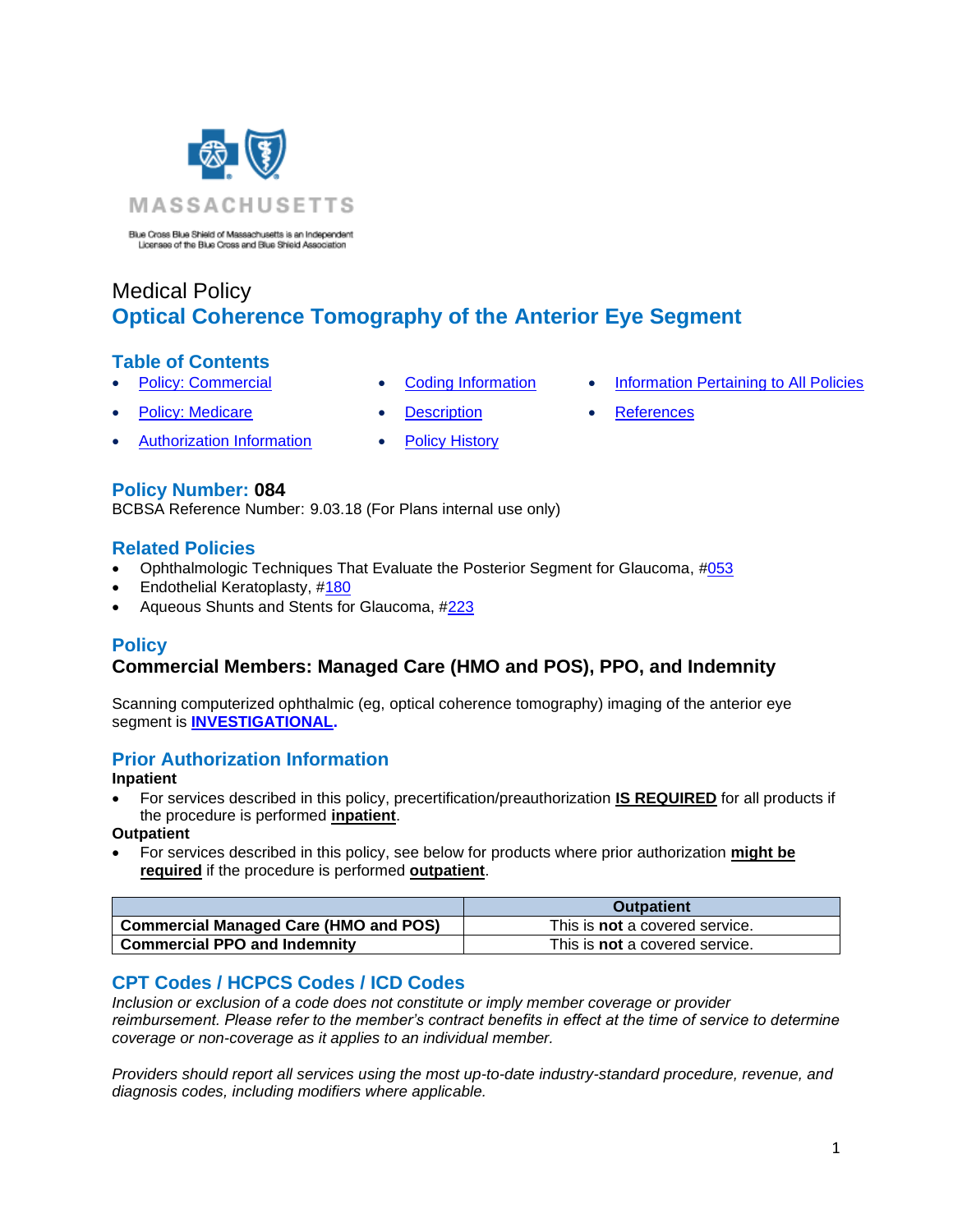*The following codes are included below for informational purposes only; this is not an all-inclusive list.*

#### **The following CPT code is considered investigational for Commercial Members: Managed Care (HMO and POS), PPO, and Indemnity:**

## **CPT Codes**

| <b>CPT</b><br>codes: | <b>Code Description</b>                                                                                                           |
|----------------------|-----------------------------------------------------------------------------------------------------------------------------------|
| 92132                | Scanning computerized ophthalmic diagnostic imaging, anterior segment, with<br>interpretation and report, unilateral or bilateral |

## <span id="page-1-0"></span>**Description**

#### **Optical Coherence Tomography**

Optical coherence tomography is a noninvasive, high-resolution imaging method that can be used to visualize ocular structures. Optical coherence tomography creates an image of light reflected from the ocular structures. In this technique, a reflected light beam interacts with a reference light beam. The coherent (positive) interference between the 2 beams (reflected and reference) is measured by an interferometer, allowing construction of an image of the ocular structures. This method allows crosssectional imaging at a resolution of 6 to 25 μm.

The Stratus optical coherence tomography, which uses a 0.8-μm wavelength light source, was designed to evaluate the optic nerve head, retinal nerve fiber layer, and retinal thickness in the posterior segment. The Zeiss Visante optical coherence tomography and anterior chamber Cornea optical coherence tomography use a 1.3-μm wavelength light source designed specifically for imaging the anterior eye segment. Light of this wavelength penetrates the sclera, permitting high-resolution cross-sectional imaging of the anterior chamber angle and ciliary body. The light is, however, typically blocked by pigment, preventing exploration behind the iris. Ultrahigh-resolution optical coherence tomography can achieve a spatial resolution of 1.3 μm, allowing imaging and measurement of corneal layers.

An early application of optical coherence tomography technology was the evaluation of the cornea before and after refractive surgery. Because this noninvasive procedure can be conducted by a technician, it has been proposed that this device may provide a rapid diagnostic and screening tool for detecting angleclosure glaucoma.

## **Other Diagnostic Tools**

Optical coherence tomography of the anterior eye segment is being evaluated as a noninvasive diagnostic and screening tool with a number of potential applications. One proposed use of anterior segment optical coherence tomography is to determine whether there is a narrowing of the anterior chamber angle, which could lead to angle-closure glaucoma. Another general area of potential use is as a presurgical and postsurgical evaluation tool for anterior chamber procedures. This could include assessment of corneal thickness and opacity, calculation of intraocular lens power, guiding surgery, imaging intracorneal ring segments, and assessing complications following surgical procedures such as blockage of glaucoma tubes or detachment of Descemet membrane following endothelial keratoplasty (see policy [#180\)](http://www.bluecrossma.org/medical-policies/sites/g/files/csphws2091/files/acquiadam-assets/180%20Endothelial%20Keratoplasty%20prn.pdf#page=1). A third general category of use is to image pathologic processes such as dry eye syndrome, tumors, noninfectious uveitis, and infections. It is proposed that anterior segment optical coherence tomography provides better images than slit-lamp biomicroscopy/gonioscopy and ultrasound biomicroscopy due to higher resolution; in addition, anterior segment optical coherence tomography does not require probe placement under topical anesthesia.

Alternative methods of evaluating the anterior chamber are slit-lamp biomicroscopy or ultrasound biomicroscopy. Slit-lamp biomicroscopy is typically used to evaluate the anterior chamber; however, the chamber angle can only be examined with specialized lenses, the most common being the gonioscopic mirror. In this procedure, a gonio lens is applied to the surface of the cornea, which may result in distortion of the globe. Ultrasonography may also be used for imaging the anterior eye segment.<sup>[1,](https://www.evidencepositioningsystem.com/BCBSA/html/_w_723840e8239f57db80cde70d2413799a383cc1b1c35dd3ff/_blank)</sup> Ultrasonography uses high-frequency mechanical pulses (10-20 MHz) to build a picture of the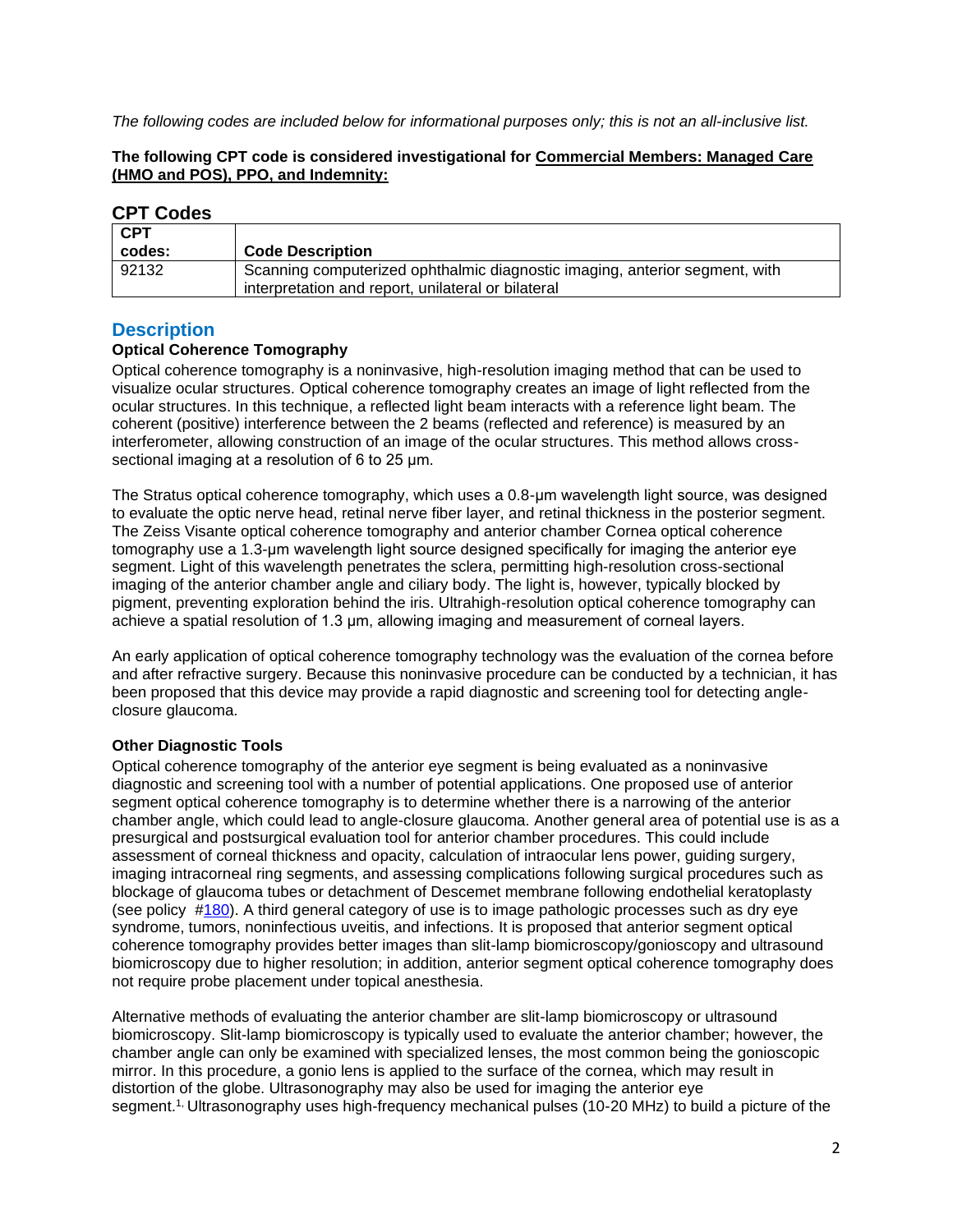front of the eye. An ultrasound scan along the optical axis assesses corneal thickness, anterior chamber depth, lens thickness, and axial length. Ultrasound scanning across the eye creates a 2-dimensional image of the ocular structures. It has a resolution of 100 μm but only moderately high intraobserver and low interobserver reproducibility. Ultrasound biomicroscopy ( $\approx$  50 MHz) has a resolution of 30 to 50 μm. As with slit-lamp biomicroscopy with a gonioscopic mirror, this technique requires placement of a probe under topical anesthesia.

#### **Classification and Assessment of Glaucoma**

Glaucoma is characterized by degeneration of the optic nerve.

The classification of glaucoma as open-angle or angle-closure relies on assessment of the anterior segment anatomy, particularly that of the anterior chamber angle. Angle-closure glaucoma is characterized by obstruction of aqueous fluid drainage through the trabecular meshwork (the primary fluid egress site) from the eye's anterior chamber. The width of the angle is a factor affecting the drainage of aqueous humor. A wide unobstructed iridocorneal angle permits sufficient drainage of aqueous humor, whereas a narrow-angle may impede the drainage system and leave the patient susceptible to an increase in intraocular pressure and angle-closure glaucoma.

A comprehensive ophthalmologic examination for glaucoma includes assessment of the optic nerve and retinal nerve fiber layer (see policy [#053](http://www.bluecrossma.org/medical-policies/sites/g/files/csphws2091/files/acquiadam-assets/053%20Ophthalmologic%20Techniques%20That%20Evaluate%20the%20Posterior%20Segment%20for%20Glaucoma%20prn.pdf) on imaging of the optic nerve with posterior segment optical coherence tomography, evaluation of visual fields, and measurement of ocular pressure. The presence of characteristic changes in the optic nerve or abnormalities in visual field, together with increased intraocular pressure, is sufficient for a definitive diagnosis of glaucoma.

## **Summary**

Optical coherence tomography is a noninvasive, high-resolution imaging method that can be used to visualize ocular structures. Optical coherence tomography of the anterior segment is being evaluated as a noninvasive diagnostic and screening tool for detecting angle-closure glaucoma, for presurgical evaluation, surgical guidance, and for assessing complications following surgical procedures. It is also being studied as a tool to evaluate the pathologic processes of dry eye syndrome, tumors, uveitis, and infections.

For individuals who are being evaluated for angle-closure glaucoma who receive anterior segment optical coherence tomography, the evidence includes case series and cohort studies. Relevant outcomes are test accuracy, symptoms, change in disease status, and morbid events. Current literature consists primarily of assessments of qualitative and quantitative imaging and detection capabilities. Ideally, a diagnostic test should be evaluated based on its diagnostic accuracy and clinical utility. Studies have shown that anterior segment optical coherence tomography detects more eyes with narrow or closed angles than gonioscopy, suggesting that the sensitivity of optical coherence tomography is higher than that of gonioscopy. However, because of clinical follow-up and validation studies, it is not clear to what degree these additional cases are true-positives or false-positives and, therefore, the specificity and predictive values cannot be determined. The evaluation of diagnostic performance depends, therefore, on evidence that the additional eyes identified with narrow-angle by anterior segment optical coherence tomography are at higher risk for primary angle-closure glaucoma. Results from a study with mid-term follow-up have shown that some patients identified with angle-closure on anterior segment optical coherence tomography will develop angle-closure on gonioscopy after several years, but that there may also be a large number of false-positive results. Longer-term studies are needed to determine whether eyes classified as closed-angle by anterior segment optical coherence tomography are at higher risk of developing primary angle-closure glaucoma. It is also not known whether early detection of angle-closure will improve outcomes in individuals who do not have symptoms of angle-closure. The evidence is insufficient to determine the effects of the technology on health outcomes.

For individuals who are being evaluated for anterior eye surgery or postsurgical complications who receive anterior segment optical coherence tomography, the evidence includes case series. Relevant outcomes are test accuracy, symptoms, change in disease status, and morbid events. Use of anterior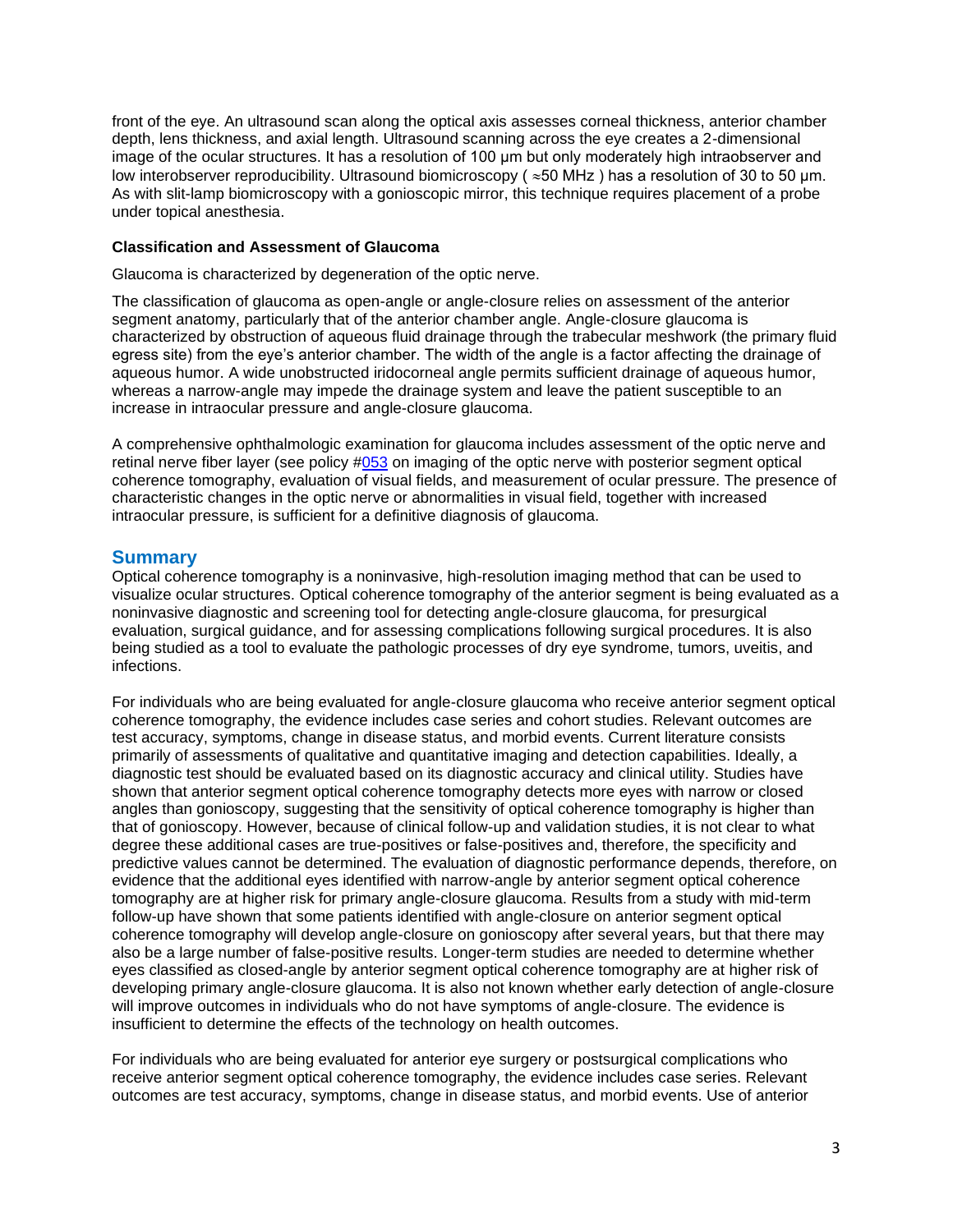segment optical coherence tomography has been reported for presurgical evaluation, surgical guidance, and monitoring for postsurgical complications. There is some evidence that the high-resolution images provided by anterior segment optical coherence tomography are superior to results from slit-lamp examination or gonioscopy for some indications. However, current literature is very limited. The evidence is insufficient to determine the effects of the technology on health outcomes.

For individuals who have anterior eye segment disease or pathology who receive anterior segment optical coherence tomography, the evidence includes case series. Relevant outcomes are test accuracy, symptoms, change in disease status, and morbid events. The evidence related to the use of anterior segment optical coherence tomography for anterior segment disease or pathology (eg, dry eye syndrome, tumors, uveitis, infections) is limited, and does not support improvements in imaging compared with alternative diagnostic techniques. The evidence is insufficient to determine that the technology results in an improvement in the net health outcome.

| <b>Date</b> | <b>Action</b>                                                                                                                                                                                                                                                                          |
|-------------|----------------------------------------------------------------------------------------------------------------------------------------------------------------------------------------------------------------------------------------------------------------------------------------|
| 4/2022      | Annual policy review. Description, summary, and references updated. Policy<br>statements unchanged.                                                                                                                                                                                    |
| 4/2021      | Annual review. Policy statements unchanged.                                                                                                                                                                                                                                            |
| 1/2021      | Medicare information removed. See MP #132 Medicare Advantage Management for<br>local coverage determination and national coverage determination reference.                                                                                                                             |
| 5/2020      | Annual review. Description, summary, and references updated. Policy statements<br>unchanged.                                                                                                                                                                                           |
| 4/2019      | Annual review. Description, summary, and references updated. Policy statements<br>unchanged.                                                                                                                                                                                           |
| 4/2018      | Annual review. Description, summary, and references updated. Policy statements<br>unchanged.                                                                                                                                                                                           |
| 6/2017      | Clarified coding language.                                                                                                                                                                                                                                                             |
| 10/2016     | Annual review. New references added                                                                                                                                                                                                                                                    |
| 8/2015      | Added coding language.                                                                                                                                                                                                                                                                 |
| 7/2014      | Updated Coding section with ICD10 procedure and diagnosis codes. Effective 10/2015.                                                                                                                                                                                                    |
| 5/2014      | Annual review. New references added                                                                                                                                                                                                                                                    |
| 4/2014      | Coding information clarified.                                                                                                                                                                                                                                                          |
| 2/2014      | Coding information clarified.                                                                                                                                                                                                                                                          |
| 11/2011-    | Medical policy ICD 10 remediation: Formatting, editing and coding updates.                                                                                                                                                                                                             |
| 4/2012      | No changes to policy statements.                                                                                                                                                                                                                                                       |
| 2/2011      | Reviewed - Medical Policy Group - Psychiatry and Ophthalmology. References added.<br>No changes to policy statements.                                                                                                                                                                  |
| 12/2010     | Updated to remove deleted CPT code 0187T. Effective 1/1/2011.                                                                                                                                                                                                                          |
| 2/2010      | Reviewed - Medical Policy Group Psychiatry, Ophthalmology, and Endocrinology.<br>No changes to policy statements.                                                                                                                                                                      |
| 3/2009      | Updated after annual review policy issued 12/09, without change in coverage exclusion<br>of anterior eye segment optical imaging for commercial products only.<br>References added.                                                                                                    |
| 1/2010      | Updated to remove Blue Medicare PFFS PlusRX.                                                                                                                                                                                                                                           |
| 2/2009      | Updated to align coverage of anterior eye segment optical imaging with Local Medicare<br>LCD coverage criteria and to implement editing to support coverage when billed with<br>CPT Category III code 0187T for our Medicare Advantage Products only; editing is<br>effective 12/5/08. |
| 2/2009      | Reviewed - Medical Policy Group - Psychiatry, Ophthalmology and Endocrinology.                                                                                                                                                                                                         |
|             | No changes to policy statements.                                                                                                                                                                                                                                                       |
| 10/2008     | Medical Policy 084 created.                                                                                                                                                                                                                                                            |

## <span id="page-3-1"></span>**Policy History**

# <span id="page-3-0"></span>**Information Pertaining to All Blue Cross Blue Shield Medical Policies**